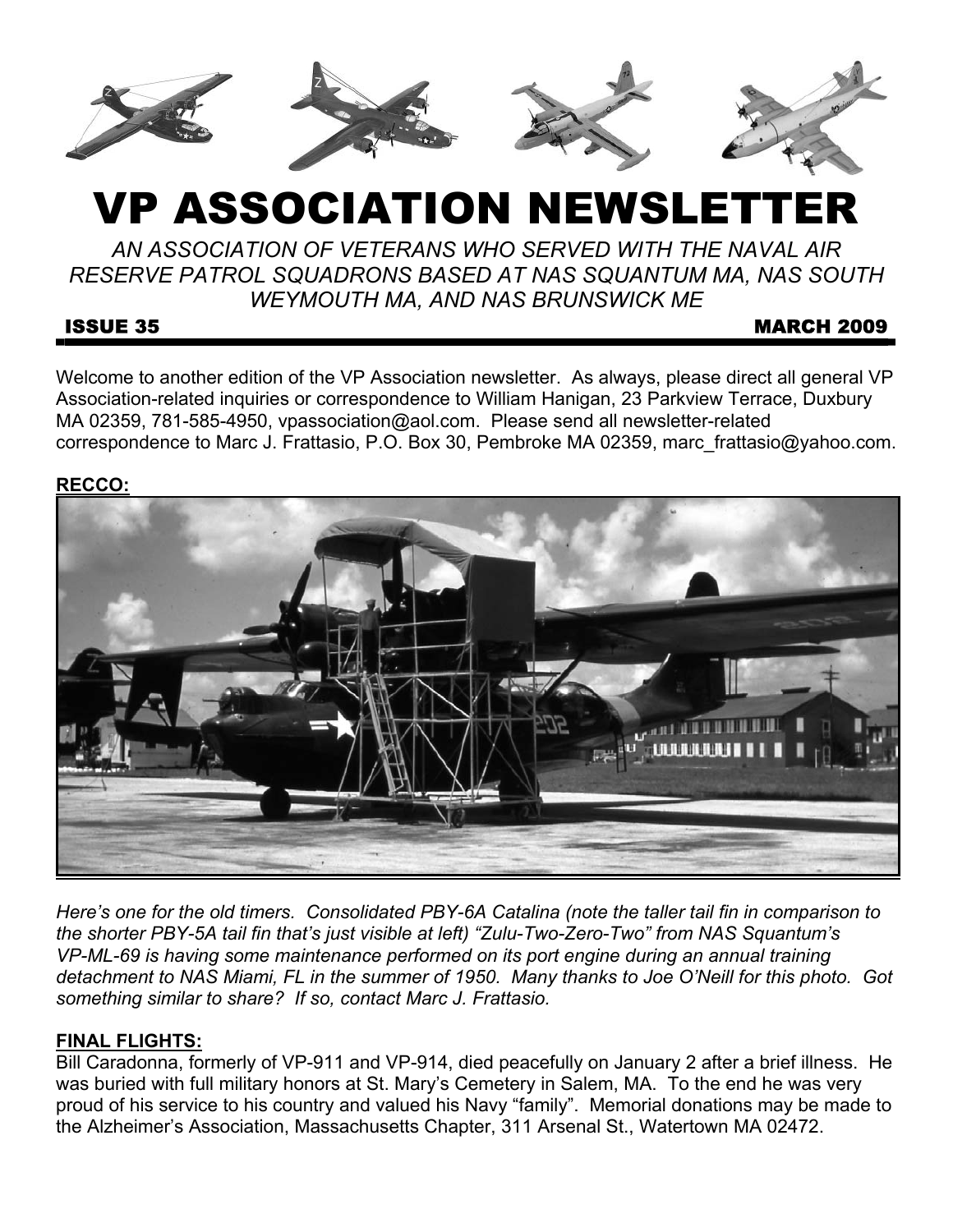# **ILL SHIPMATES IN NEED OF CHEERING UP:**

Arthur Sansone (VP-92), Walter "Okie" O'Connell (VP-911 and VP-92), and Robert Wilson (VP-10) are all recovering after recent hospital procedures. You can contact Arthur at 55 Liberty Lane, Norwood MA 02062, 781-762-4999, asansone55@yahoo.com; Walter at 123 Colonel's Lane #4, South Weymouth MA 02189, 781-335-0553, wocon24376@aol.com; and Bob at 1596 Broadway, South Portland ME 04106, 207-772-0555, vp10\_archives@juno.com.

# **ANNUAL REUNION NOTE:**

This is a friendly reminder that the VP Association's next annual reunion banquet will be held at the Officer's Club at Hanscom AFB on Saturday September 26, 2009. Please mark your calendars and plan to attend if you can. We'd love to see you there. Tell all your old shipmates and plan on bringing some photos and memorabilia if you can. A banquet reservation form will be in the next issue of the newsletter, which will be circulated in June.

# **IDEAS AND ASSISTANCE NEEDED:**

Those of us who are trying to keep the VP Association going are open to ideas that anybody might have for activities, products you'd like us to commission and sell (like the recent hats, shirts, and patches), etc. Perhaps there's a better venue or time of year to hold the annual reunion. Perhaps you've got a better location for the monthly luncheon meetings. Perhaps you'd like to have a picnic or a clambake or something like that in the summer. We're open to any and all practical ideas that anybody might want to submit for consideration. Also, we're seeking anybody who'd like to volunteer to assist us with the annual reunion, various projects, and activities. If you've got any ideas for the group or would like to register your availability to help out in any way, please contact William Hanigan at 23 Parkview Terrace, Duxbury MA 02359, 781-585-4950, vpassociation@aol.com. If you have any pertinent news or information that might be useful for inclusion in future issues of the newsletter please send to Marc J. Frattasio at P.O. Box 30, Pembroke MA 02359, marc\_frattasio@yahoo.com.

# **ADMIN FUND DONATIONS:**

As you know, the VP Association has no dues. This organization is run on a shoestring through voluntary labor and whatever funds we can raise through the sale of memorabilia, etc. Voluntary contributions are always welcome to help defray the cost of printing and mailing newsletters to shipmates who do not have e-mail. We'd like to thank William Formwalt, Robert Jones, Jack O'Brien, John Sasser, Francis Wall, and John Yaney for their recent and much appreciated contributions to the administration fund.

# **ADMIN FUND FUND-RAISERS:**

If you missed out on buying a VP Association ball cap (P-2 Neptune or P-3 Orion styles) or a VP-92 polo shirt and wish to buy any (if we still have them) or would like to get your name on a waiting list in the event we restock in the future please contact William Hanigan, 23 Parkview Terrace, Duxbury MA 02359, 781-585-4950, vpassociation@aol.com.

Bill Hanigan had a few extra examples of the replica VP-911, VP-912, VP-913, VP-914, VP-915, and VP-92 (original guillotine insignia) squadron patches that we recently commissioned. If you'd like to buy any (if we still have them, that is) or would like to get your name on a waiting list in the event we restock in the future please contact William Hanigan.

Please note that copies of the books that were recently produced as fund-raisers for the VP Association's Admin Fund (the 1967 VP-910 cruise book reprint, the "Defender's History" reprint, the "Men of Squantum" reprint, and the "VP Association Sea Story Library: Volume One") are still available directly from the printer, Lulu Press. To order go to the Lulu Press web site on the Internet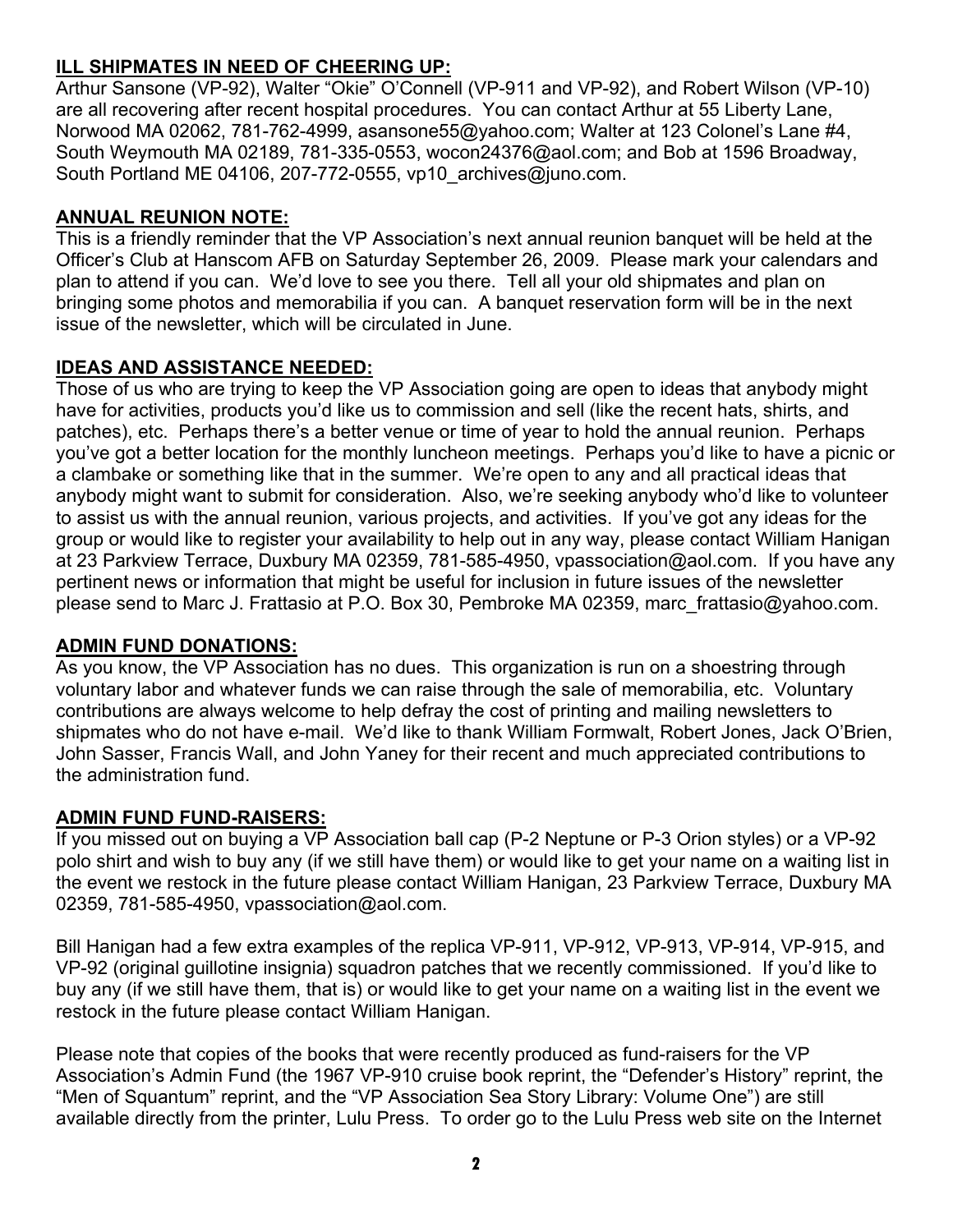at http://www.lulu.com and do a search on the keywords "VP Association", "NAS South Weymouth" or "NAS Squantum" to find them.

# **SPEAKING OF THE COST OF PRINTING AND MAILING NEWSLETTERS…**

If you have an e-mail address and have been receiving this newsletter through the U.S. Postal Service then we do not have a valid e-mail address for you. If this is your situation, please contact Bill Hanigan via e-mail as soon as possible so we can begin sending your newsletter to you by e-mail.

# **LOST CONTACT:**

Please be sure to let Bill Hanigan know whenever your street or e-mail address changes.

#### **RECENT CHANGES OF ADDRESS:**

| Gerard Hayes (VP-92)    | Patrick Kelly (VP-MAU, |
|-------------------------|------------------------|
| 35 Meeting Hill Lane    | $VP-92)$               |
| Hanover, MA 02339       | 11 Coulombe Street     |
| 781-826-5616            | Acushnet, MA 02743     |
| gerald.b.hayes@navy.mil | p.j.Kelly@comcast.net  |

Please note new e-mail addresses for VP-92 alumni William Bonn at william.bonn@roadrunner.com, Marc Courtemanche at zrenec@aol.com, Arthur Sansone at sansone55@yahoo.com, and Robert Tyrseck at btyrseck@comcast.net.

#### **NEW MEMBERS:**

George T. Foster 50 King Street Apartment #1 Brockport, NY 14420 904-703-7962 george@mordennavalaviation.com

# **CAPTAIN GERARD "DOC" HAYES MOBILIZED!**

Captain Gerard Hayes, who VP-92 alumni will know as "Doc Hayes" has been mobilized with the Navy's construction battalions (the SeaBees). He's presently in California but will soon be going to Afghanistan, where he is expected to remain through October. The good doctor would appreciate hearing from his old friends from VP-92. You can contact him via e-mail at gerald.b.hayes@navy.mil. Please note that the Navy misspelled his name (Gerard vs Gerald) when they set up the navy.mil e-mail account for him. According to his wife Kerry, this e-mail address is good and it should follow him wherever he goes while he's on active duty.

#### **HELP WANTED:**

Your newsletter editor is looking to borrow VP-92 cruisebooks for any years other than 1978 and 1987/1988. If any other cruisebooks surface (at least one more was produced for a cruise with SP-2Hs in the early 1970s) then a compilation of VP-92 cruisebooks similar to the recent reproduction of the 1967 VP-910 cruisebook may be created. If you have any VP-92 cruisebooks to loan for the cause, please contact Marc J. Frattasio at your earliest convenience.

# **DELIVERS FIRST RED-STRIPED P-3 BACK TO THE FLEET (Navy Press Release):**

Fleet Readiness Center Southeast (FRCSE) completed repairs on the first Red-striped P-3C and delivered the aircraft to its squadron in Brunswick, Maine. The term "Red-stripe" comes from the diagonal red stripe on the Airworthiness Bulletin that grounded 39 P-3C aircraft in December 2007 for structural fatigue concerns on a portion of the lower outer wing, called Zone 5. These 39 aircraft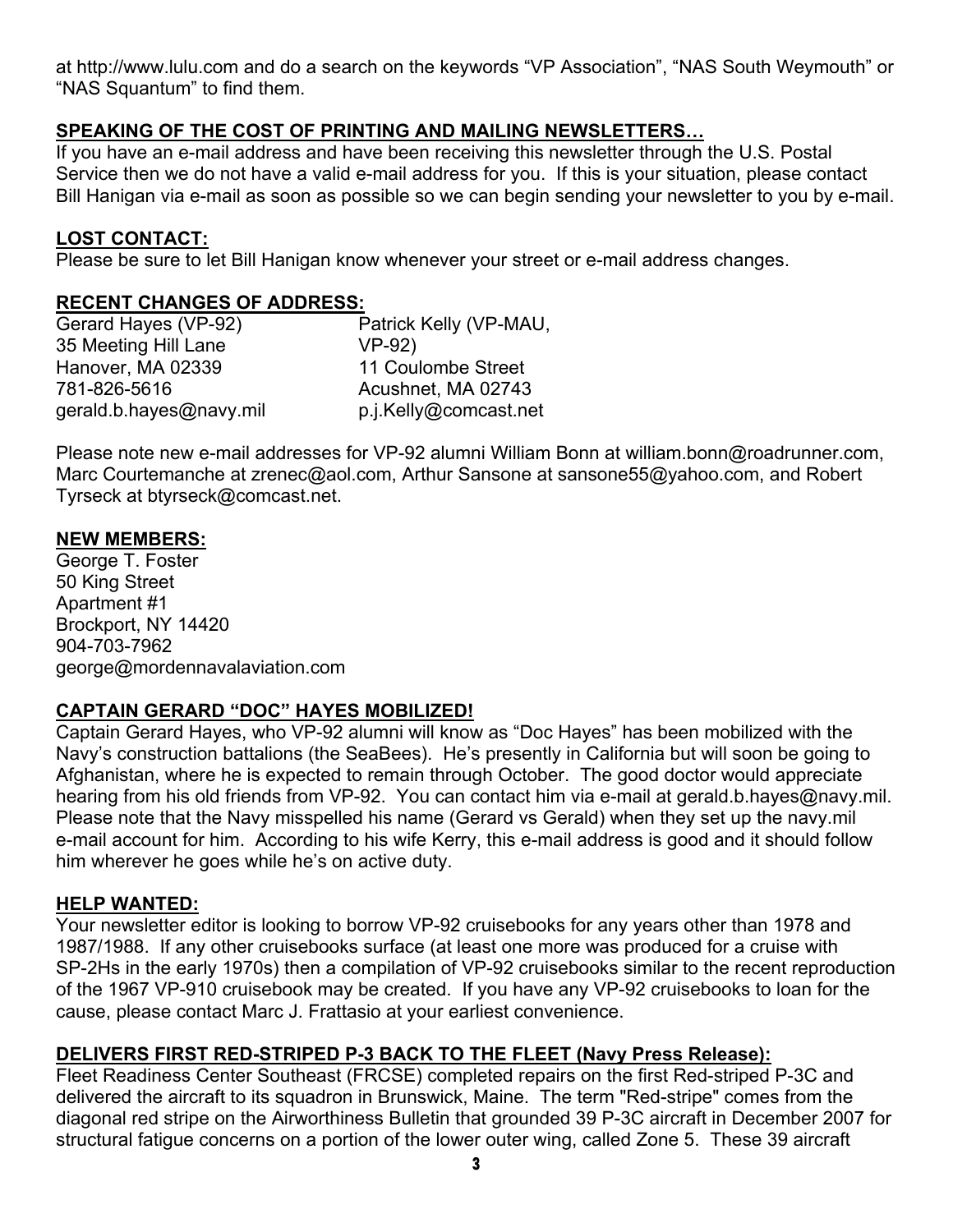comprise approximately one quarter of the P-3C fleet, many of which have been flying for more than 25 years. The P-3 groundings were not the result of an aircraft incident, rather the result of ongoing analysis obtained through the structural engineering focused P-3C Fatigue Life Management Program (FLMP). This program monitors the fatigue status, flight hour usage, and operational profiles on aircraft. In materials science, fatigue is the progressive and localized structural damage that occurs when a material is repeatedly stressed. FRCSE is leading the way in repairing these aircraft and returning them to the Fleet. The Zone 5 repair consists of replacing five of the nine lower wing planks and the aft lower wing spar.

Commodore Kyle Cozad, Commander, Patrol and Reconnaissance Wing Eleven (CPRW-11) recently addressed the artisans who repair the P-3 at FRCSE. He thanked them for their support of the Warfighter, and reinforced the importance of their contributions. "The repair of these aircraft means that we return aircraft to our flight line which provides combat readiness and trained crews to the combatant commanders in theater. That mission begins here at FRCSE, so we want to say thanks for all you do. When the Zone 5 repairs are completed at FRCSE, it provides an additional 5,000 flight hours for the aircraft, extending the service life by eight to 10 years."

The Zone 5 repairs are very extensive, requiring 21,000 man-hours of work and 6,000 holes drilled for rivets. All this work is accomplished while the wing is attached to the aircraft. The extensiveness of the repair process presents another issue: stabilization and alignment of the work surfaces. The wingspan on a P-3 is more than one hundred feet long. Special blue shoring was developed to support the wing during the repairs and to prevent it from bending and twisting. The normal Phased Depot Maintenance (PDM) repair process is not as extensive, so the special shoring was previously not required. Greg Wallace, P-3 General Foreman, explains the importance of the special shoring. "The blue shoring was actually needed for the alignment issues that we had with the wings. We had to come up with a way to ensure the wing did not move while it was in work. The shoring locks down the wing and keeps it within prescribed alignment specifications."

FRCSE began working on the first two Zone 5 aircraft in January 2008, overcoming many obstacles in the process. P-3 Product Officer Lt. Cmdr. Katy Baldwin praised the coordinated effort from many groups. "This effort would not be possible without the highly skilled and innovative talents of our artisans, engineers, and support personnel." The staff developed new repair procedures using AIRSpeed (Lean) methodologies, to replace the affected material, and even manufactured parts that were not available from vendors. FRCSE currently has nine Zone 5 aircraft in work, and eight inductions expected next year.

The P-3 was originally designed as an Anti-Submarine Warfare platform, but in the post-Cold War era the mission was expanded to include overland intelligence, surveillance and reconnaissance. Whether the P-3 is flying in Iraq, Afghanistan, Africa, or as a first responder following natural disasters in Galveston or New Orleans, the mission must be completed with fewer aircraft available. Thanks to the artisans at FRCSE, more P-3s will be returning to the Fleet.

#### **EMPTY AIRCRAFT (From www.strategypage.com):**

The U.S. Navy is training four of its personnel (three P-3 pilots and one civilian) to operate RQ-4 Global Hawk UAVs.

The Navy has two RQ-4s on order, and intends to replace its aging fleet of P-3 maritime reconnaissance aircraft with a mix of new P-8A manned aircraft and RQ-4s equipped with sensors optimized for maritime operations. The 4 navy trainees are in an accelerated course (4 months instead of 5) and will be made available to help fly U.S. Air Force RQ-4s. The Air Force can use the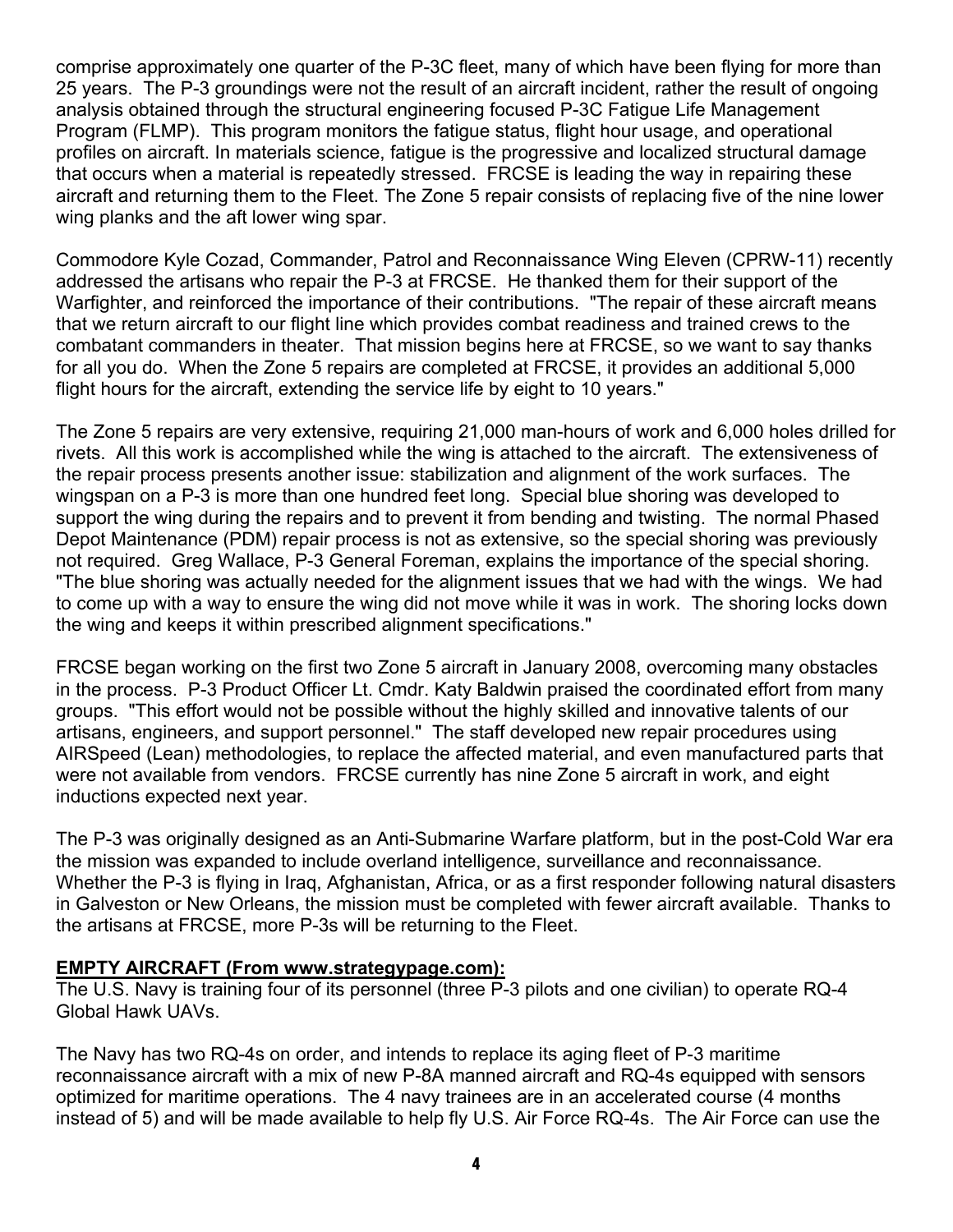help, as the RQ-4s have been in the air for 20,000 hours over the last decade. The rate of use is accelerating.

Although the Boeing 737-based P-8A is a two engine jet, compared to the four engine turboprop P-3, it is a more capable plane. The P-8A has 23% more floor space than the P-3, and is larger (118ft wingspan, versus 100ft) and heavier (83 tons versus 61). Most other characteristics are the same. Both can stay in the air about 10 hours per sortie. Speed is different. Cruise speed for the 737 is 400kts, versus 300kts for the propeller driven P-3. This makes it possible for the P-8A to get to a patrol area faster, which is a major advantage when chasing down subs spotted by sonar arrays or satellites. However, the P-3 can carry more weapons (9 tons, versus 5.6.) This is less of a factor as the weapons (torpedoes, missiles, mines, sonobouys) are, pound for pound, more effective today; and that trend continues. Both carry the same size crew, of 10-11 pilots and equipment operators. Both aircraft carry search radar and various other sensors.

The 737 has, like the P-3, been equipped with bomb hard points on the wings for torpedoes or missiles. The B-737 is a more modern design, and has been used successfully since the 1960s by commercial aviation. Naval aviators are confident that it will be as reliable as the P-3 (which was based on the Electra civilian airliner that first flew in 1954, although only 170 were built, plus 600 P-3s. About 40 Electras are still in service). The Boeing 737 first flew in 1965, and over 5,000 have been built. The P-8A will be the first 737 designed with a bomb bay and four wing racks for weapons.

Meanwhile, the U.S. Air Force and Navy are buying the B version of the RQ-4 Global Hawk UAVs, at a cost of \$58M each. This version is larger (wingspan is 15ft larger, at 131ft, and it's 4ft longer at 48ft) than the A model, and can carry more equipment. To support that, there's a new generator that produces 150% more electrical power. The RQ-4 has a range of over 13,000NM and a cruising speed of 325kts.

The first three RQ-4Bs entered service in 2006. At 13 tons, the Global Hawk is the size of a commuter airliner (like the Embraer ERJ 145), but costs nearly twice as much. Global Hawk can be equipped with much more powerful, and expensive, sensors. These more the double the cost of the aircraft. These reconnaissance-satellite-quality sensors (especially AESA radar) are usually worth the expense; because they enable the UAV, flying at over 60,000ft, to get a sharp picture of all the territory it can see from that altitude. The B version is supposed to be a lot more reliable. Early A models tended to fail and crash at the rate of once every thousand flight hours.

The maritime RQ-4 is seen as the ultimate replacement for all manned maritime patrol aircraft. The P-8A will probably be the last manned naval search aircraft. Some countries are using satellite communications to put the sensor operators who staff manned patrol aircraft, on the ground.

Some nations propose sending aircraft like the P-3 or P-8 aloft with just their flight crews, having all the other gear operated from the ground. This enables the aircraft to stay in the air longer, and carry more gear.

#### **SQUADRON'S DEPARTURE MARKS KEY PHASE (From the Brunswick Times Record):**

Today marks the beginning of the end of Brunswick Naval Air Station. The first of its five squadrons, Patrol Squadron 8, leaves Brunswick for good this morning, starting an outflow of sailors and families who will both close a 65-year-old military installation and irrevocably change a community.

The squadron's first planes depart today, en route to a six-month deployment in the Middle East. The rest of the squadron's nearly 300 personnel will follow during the next week.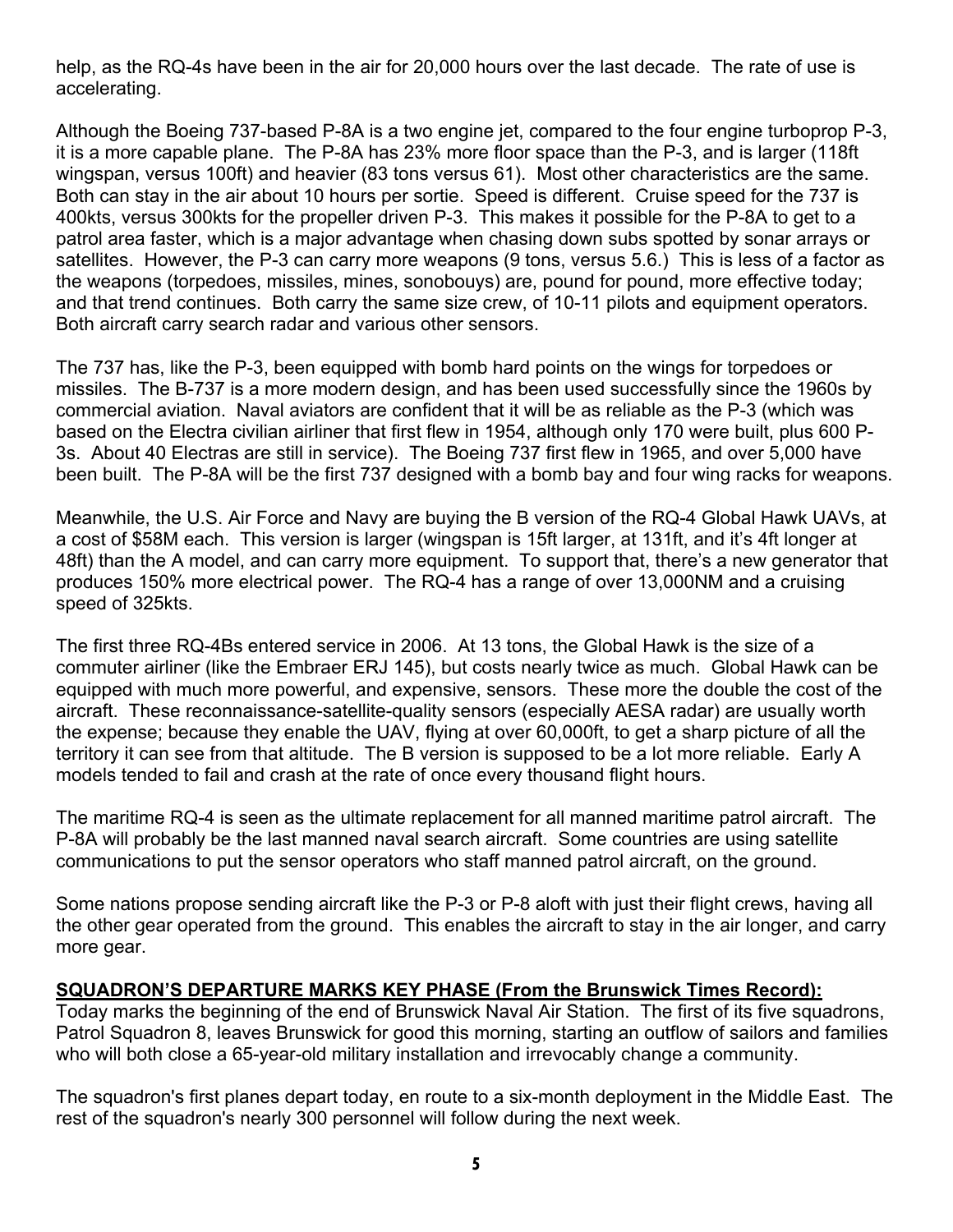When they return in June from the desert's monochromatic environment, they won't be flying into Maine's vibrant green and blue landscape and uncluttered airspace. Instead, they'll start the exodus of Brunswick's P-3 Orion squadrons to their new headquarters in Jacksonville, Fla. Three more squadrons will leave this summer and one more in December 2009 to facilitate the scheduled base closing in May 2011.

Capt. William Fitzgerald, commanding officer at BNAS, said the squadron's departure won't cause any immediate change on the base, which still provides support services for the remaining 85 percent of the base's active military personnel. But it does serve as reminder of an event constituting the focus of his command. "I think it's symbolic, certainly, of the beginning of the end of Naval Air Station Brunswick," Fitzgerald said. "If people had doubted if the base closure was going to happen, this ought to be a pretty good reminder that the base closure process has begun."

He said the squadron, which has participated in every major military operation since World War II, has been headquartered in Brunswick since 1971. With its departure, the squadron leaves 37 years of history and tradition in the town. "I think the community loses something with its going," Fitzgerald said.

To some, 2011 might seem a long way off, but the reality of closure hits today for VP-8 commanding officer Cmdr. Eric Wiese, who according to tradition, will lead the departing squadron in the first plane scheduled to deploy. His take-off was scheduled for 11 a.m. today.

Wiese has spent three tours in Brunswick and is saddened to lead the squadron from Brunswick. This week, he's watched the walls in Hangar Five be divested of VP-8 memorabilia, as the squadron packs up its belongings to leave an empty hangar and a history in Brunswick rooted deep in the Cold War when P-3 Orions tracked and hunted Soviet submarines. "To sum up, it's the end of an era," he said.

The squadron's departure also has significant personal impact for Wiese and many of the sailors under his command. "We've made some great friends in our three tours here," he said, about his own family of five children and one foster child. "It's a very emotional time for families because there's so much to do," he said, not only as squadron jobs become hectic with deployment preparations and family lives grow increasingly chaotic negotiating a move to Jacksonville.

Aviation Electrician David Adauto has been in Brunswick for more than four years, and his wife and three girls are preparing to leave as soon as he deploys. "I was really sad they are leaving the base," he said. "You don't worry about violence here. You don't worry about crime. It's a safe environment." Like some of his squadron members, he'll also miss Maine for other reasons, too. "The skiing," for one, he said. "Having four seasons," for another, said Lt. Eliot Weston, who added he had a housemate who vowed he'd return to Brunswick someday.

Some sailors took advantage of a two-week leave period to move their families to Jacksonville already, so spouses and children won't have to move on their own. In the meantime, they've been living as "geographic bachelors," waiting to deploy. Other families will move at the end of the school year, when a second squadron departs for good from the base. And still others will move sometime during the next six months. "They are like pioneer women," Wiese said. "They're going to move their families on their own during deployment."

Deployment isn't easy for any family, especially during the holidays. Even with the added difficulty of knowing they will not return to Brunswick, the members of VP-8 and their families have stayed focus on the immediate task of preparing for the squadron's departure. "Brunswick squadrons are known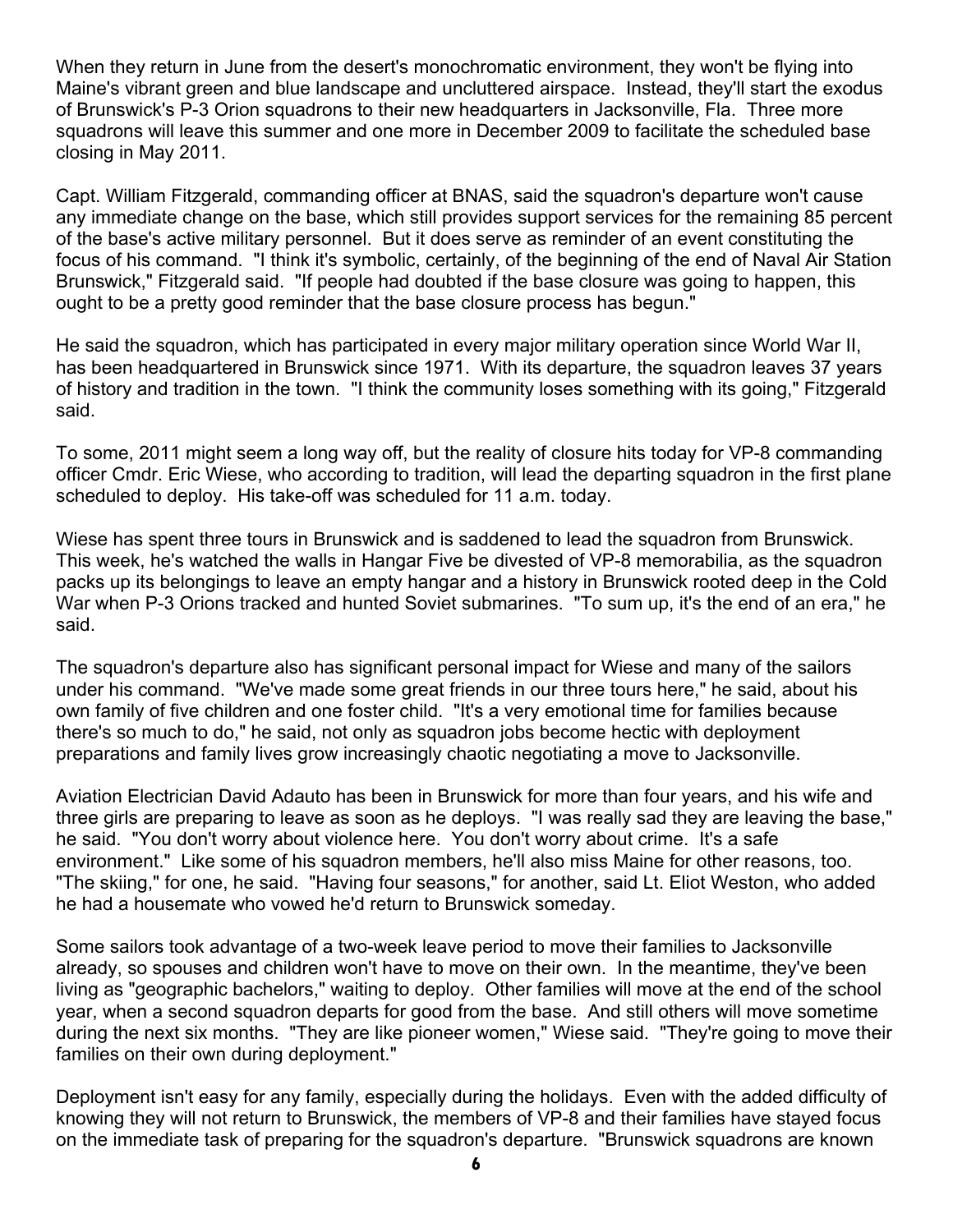for their professionalism and attention to detail and operational excellence," Wiese said. "That's just been a tradition in Brunswick." The squadrons' departure ends another Navy tradition in Brunswick, one of cooperation and camaraderie with the community outside the fence.

"I'm not sure that it's sunk in: the impact to the local community and, more importantly, the local economy," said Capt. James Hoke, commanding officer of Patrol and Reconnaissance Wing Five, which encompasses all the Brunswick's squadrons. "This starts the process." More than most other military installations, Brunswick's base seems to blend seamlessly with the community, he said, recalling stories of how Pleasant Street motel owners welcomed cashless sailors on their first night in town.

Starting now — and especially this summer as the brunt of families leave — military neighbors and friends, who are leaving to play a critical role in the fight overseas, and their families will become fewer and fewer as the squadrons follow VP-8's migration to Jacksonville, he said. "It's absolutely sad. This base is such a great set-up. The area is so great for families," he said. "But the nation has made a decision, so we press ahead and comply with the law."

*Here's the first P-3 to leave NAS Brunswick FOREVER. It's VP-8's C.O CDR Eric Wiese leading a deployment to the Middle East. When VP-8 returns to CONUS they are going directly to Jacksonville, FL. Brunswick closes in late 2010. Wave "goodbye" to maritime patrol aviation in New England! Many thanks to Dave Jarvis for this photo.* 



# **NAVY P-8 TO REPLACE THE P-3? DON'T COUNT ON IT (© gps333@charter.net):**

The P-8A, a Boeing 737-800 ERX that is the replacement for the P-3C, is becoming increasingly less cost effective and affordable. If any are built for the fleet, the total number is likely to be far below the official goal of 108 aircraft.

The P-3 fleet is disintegrating from overuse at such a high rate that Navy squadrons no longer "own" their own airplanes - what was typically nine aircraft. Instead, all flyable P-3s now belong to the Wing and are "loaned" to squadron aircrews on a mission-by-mission basis. From 288 flyable P-3Cs in 2003, the Navy has less than 100. The P-3 fleet has been aged prematurely by the shift away from ASW to overuse in overland surveillance and weapons delivery since 1991. Ground commanders in Iraq and Afghanistan love the Orion's ability to loiter over a battle area for 8-10 hours, providing real-time visual and electronic surveillance.

A number of factors make it likely that the 108 aircraft goal is becoming unrealistic. One is cost. When the P-8A development and manufacturing costs are fully amortized, each P-8A will cost approximately \$416M in 2004 dollars. Remember, the Navy has to buy ships, whose costs are rising at staggering rates. The Littoral Combat Ship, the Navy's answer to coastal, "brown water" fighting, has had two of the first four ships canceled for 100% cost overruns. The goal of 55 LCSes is in serious doubt. The just canceled DDG-1000 saw its price per hull exceed \$3B, triggering a Congressional revolt and ending what was to have been at least seven ships to just two "technology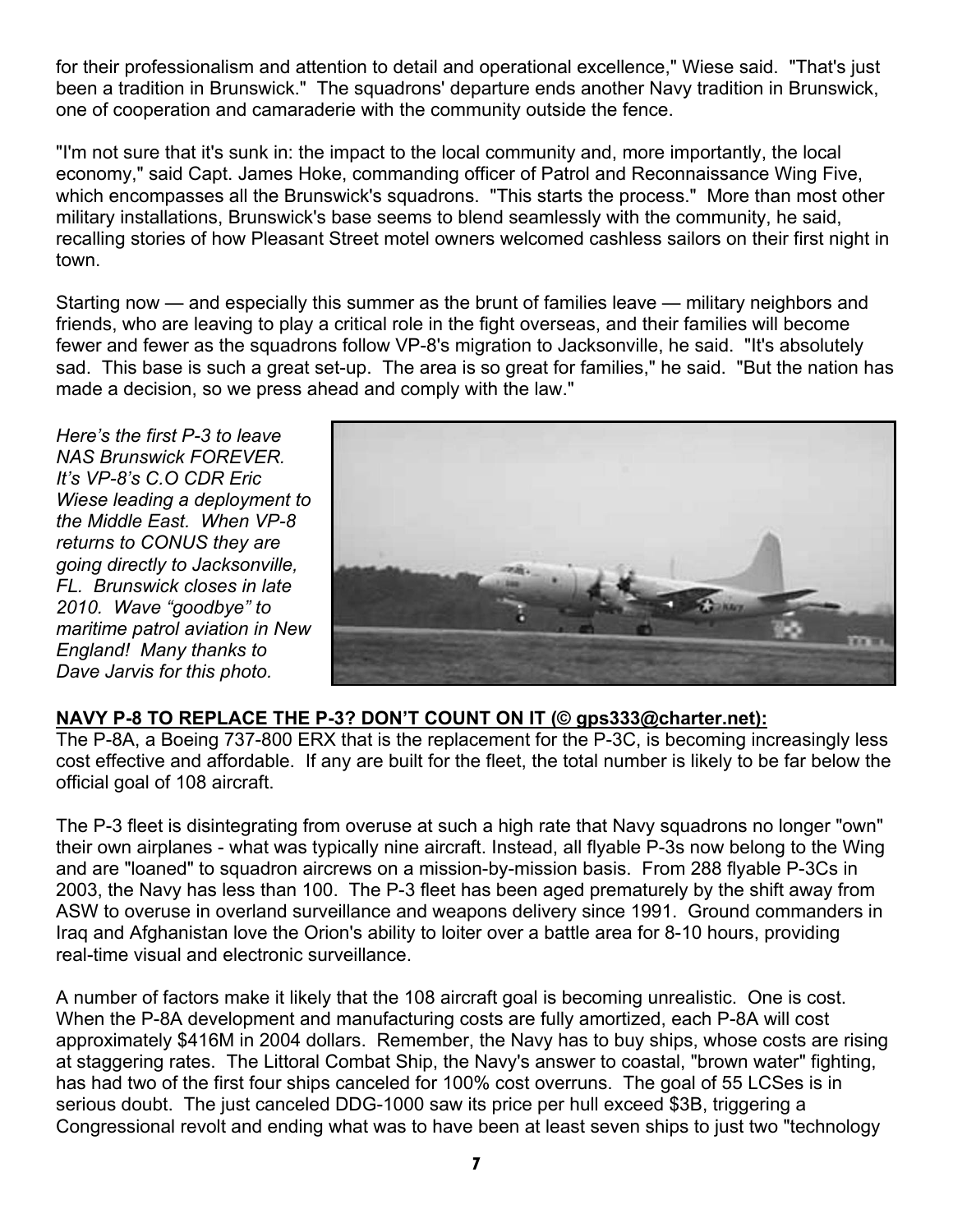demonstrators," a la the Seawolf-class nuclear attack submarines. CVN-X, the follow-on to the Nimitz-class nuclear aircraft carrier, is in limbo with the Navy saying little about its future. CGN-X, the follow-on to the Ticonderoga-class guided missile cruiser, also looks doomed. Building of the Burke-class guided missile destroyer will, instead, be extended for an undetermined number of additional ships with enhanced capabilities and major upgrades of onboard sensors and greatly increased electrical generation capabilities for new weapons and much more powerful radars. The Navy Program Executive Officers for the various new ship classes has been repeatedly shaken-up in the past several years, with multiple firings of high-level Navy and civilian personnel. Forty-five billion dollars for 108 P-8As seems increasingly undoable.

The other half of the P-8 plan to replace the P-3 is the Broad Area Maritime Surveillance Unmanned vehicle program. While the Navy has been struggling with this, too, for years, it looks like the RQ-4 Maritime Global Hawk UAV/UCAV will be chosen. At \$123M a copy (including development costs) it isn't cheap, but it has many attractive features. One is the lower cost than the P-8. Another is not having to carry a crew for which the Navy has to pay a small fortune in training and support. Another is the ever greater capability of unmanned systems, which, like computers, double their capability for the same price every eighteen months. The RQ-4 can fly for 24 hours or more, affording unmatched persistent surveillance capability. Yet another is avoiding the loss of personnel in any combat situation - something an ever more militarily ignorant citizenry demands of its armed forces. Arming the RQ-4s becomes even more attractive when one considers as well the recent arrival of mini-sonobouys that may be dropped and monitored from the UCAV as well.

The P-8 program is going to be scaled-back in favor of increasing the responsibility and perhaps the numbers of the BAMS program. The P-8s are to be based at two CONUS sites - NAS Whidbey Island, WA, and NAS Jacksonville, FL, plus a detachment at MCAS Kaneohe, Hawaii. The Pacific and Atlantic wings will probably have a dozen P-8s each, with the Fleet Replacement Squadron at NAS Jacksonville signing for another 18 or so. That makes 42. The Hawaiian detachment may borrow from the Pacific wing, or may have as many as another six aircraft basically based at Kaneohe. That's 48. Add some wiggle room and as many as 60 P-8s may be built, although that's unlikely. That's all we'll have, plus as many RQ-4s as can be pried-away from the USAF.

One has to understand a little about anti-submarine warfare for this scenario to make sense. There are basically three kinds of ASW: detection, tracking, and localization/attack. Detection is done any number of ways. For the maritime patrol aircraft (MPA), it's usually done at altitude using sonobouys, either based upon intelligence or upon detection by some other asset. This is easy on the airframe because higher-level flight is usually smooth and more aggressive high-G maneuvers are rare. Passive tracking (using the target's noise and not generating any yourself) of a located target can also be relatively sedate and again, at a higher altitude. Things get hairy during localization for an attack. For this the P-3 uses active sonobouys that "ping" to provide a distance and bearing to the target, which now knows you are there and begins high-speed evasive maneuvering. The P-3 also uses magnetic anomaly detection (MAD) to provide an "on top" mark from the sub's steel hull. This is low-level, yanking and banking flight that puts the aircraft through a lot of relatively high-G stuff as a result of steep turns and low-level turbulence, which really wears on both the airframe and crew (see Romancing Julie at http://navlog.org/romancing julie.html). The Navy is trying to extend the life of its remaining p-3s as much as possible by minimizing low-altitude flight. One step has been to create a kit that turns the P-3's Mk 54 torpedo into a glide bomb that may be launched from altitude. The P-8 is being designed without MAD, a clear nod to minimizing low-altitude flight, both for airframe ease and limiting a target's chances of detecting a tracking airplane.

The Navy has funding for the first five P-8s. Three are for ground testing and two are to fly, the first in 2009. The P-3s are being re-winged, a plan to extend their airworthiness until replaced by the P-8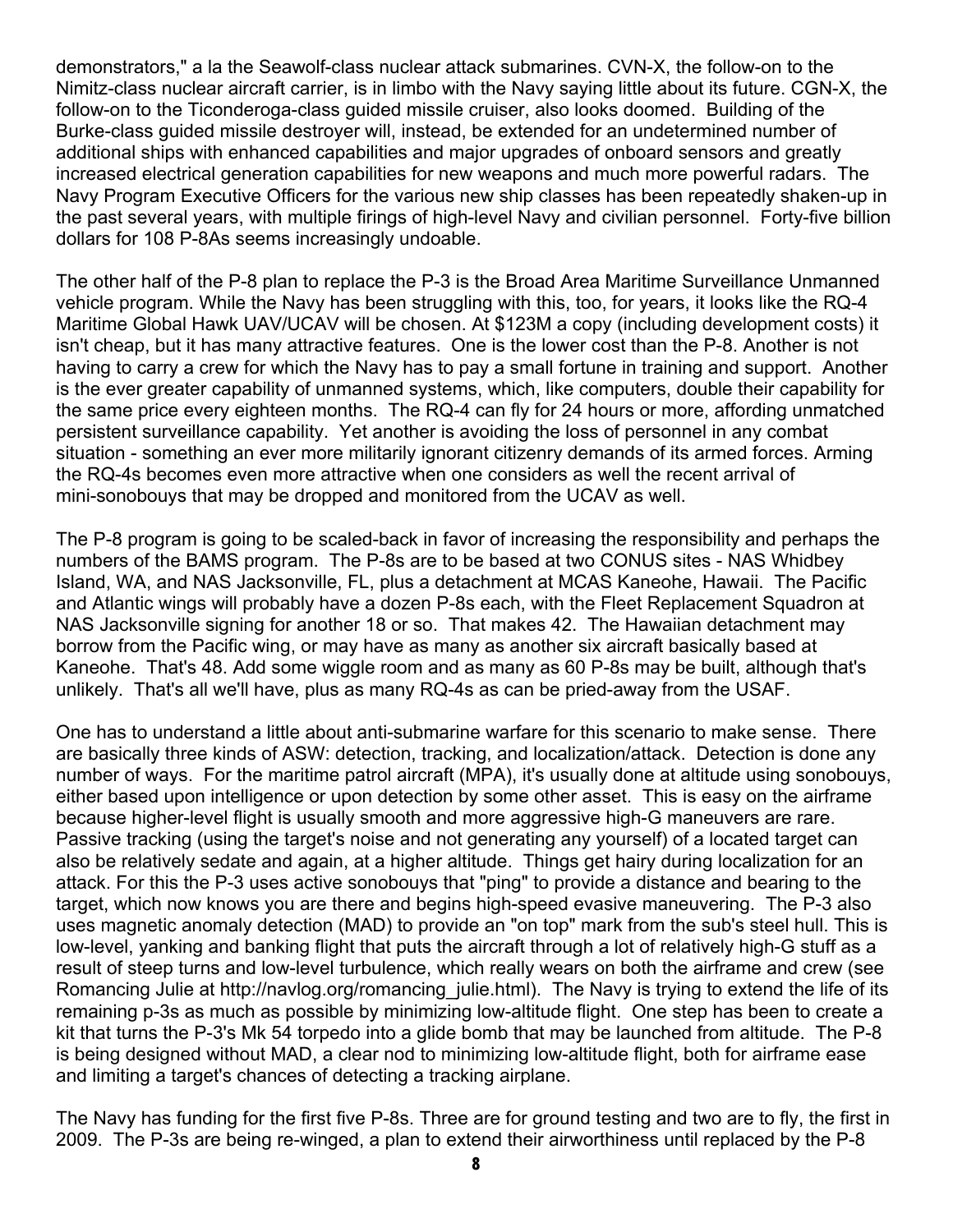beginning in 2012/2013. What the MPA world will look like by then - not to mention the Navy and its budget - cannot yet be accurately foretold. All MPA flight may be transferred to UCAVs, as is the trend for all tactical flight in the US military. The Lockheed P-3 line has been reopened to provide new wings for the P-3 fleet. How long before someone at Lockheed pitches producing entirely new Orion-21s (http://www.spyflight.co.uk/orion%2021.htm) or even the P-7? Lockheed did so before it lost out to the Boeing version MMA. What is known is that we are entering as dangerous a period to our national security as any since the 1930s.

# **NAVY ANNOUNCES P-8A SQUADRON BASES:**

Boeing will deliver the first P-8A Poseidon test aircraft to the Navy in 2009. The Navy plans to purchase 108 P-8As to replace its fleet of P-3C aircraft. In preparation for the U.S. Navy's transition to the P-8A Poseidon, the Department of the Navy has announced the basing decision for the Poseidon fleet. According to a Department of Defense release, five fleet squadrons and a fleet replacement squadron will be based at Naval Air Station (NAS) Jacksonville, Fla., four fleet squadrons at Naval Air Station Whidbey Island, Wash., and three fleet squadrons at Marine Corps Base Hawaii Kaneohe Bay, Hawaii, with periodic squadron detachment operations at Naval Air Station North Island. Introduction of the P-8A squadrons is projected to begin no later than 2012 and be completed by 2019. Boeing currently is building five test aircraft, three flight-test and two ground-test, as part of the System Development and Demonstration contract signed with the Navy in 2004. The first aircraft will be delivered to the Navy in 2009. The Navy plans to purchase 108 P-8As to replace its fleet of P-3C aircraft. The P-8A Poseidon is a long-range anti-submarine warfare, anti-surface warfare, intelligence, surveillance, and reconnaissance aircraft.

# **RETIRED RESERVISTS MAY DRAW FUNDS EARLIER:**

The Department of Defense recently issued new guidelines for early receipt of retired pay for members of the reserve components. Instead of having to wait until age 60 to receive Reserve retired pay, eligible members may receive retired pay prior to age 60 but not before age 50. Under interim changes to Department of Defense Instruction 1215.07, Service Credit for Reserve Retirement, issued under a law passed by Congress effective Jan. 28, 2008, reserve component members are able to reduce the age at which they are eligible to receive retirement pay by three months for each cumulative period of 90 days served on active duty in any fiscal year. Note, before you get too worked up over this, note that any active duty performed prior to January 28, 2008 does not count! See http://www.military.com/news/article/reservists-may-qualify-for-early-retired-pay.html for details.

# **DID YOU KNOW?**

NAS South Weymouth's RAW-91 was the last reserve air wing in the Naval Air Reserve Training Command to fly the Goodyear FG Corsair (retired in July 1955) and Consolidated P4Y-2 Privateer (retired in December 1957)?

# **RECOMMENDED READING:**

The definitive work on the P-2 Neptune is "Lockheed P2V Neptune: An Illustrated History" by Wayne Mutza. Published by Schiffer Publishing Ltd. in 1996, this book covers the development and usage of the Neptune in all its variants by the USN, USNR, Army, Air Force, internationally, and by civilian operators. The book has 286 pages and hundreds of photographs, most of them reproduced in color. You can order it through any bookstore by asking them for ISBN# 0-7643-0151-9.

#### **ON THE INTERNET:**

The Defense Finance and Accounting Service produces a monthly newsletter with information of interest to all military retirees. To view these newsletters on the Internet in PDF format go the DFAS web site at http://www.dfas.mil.